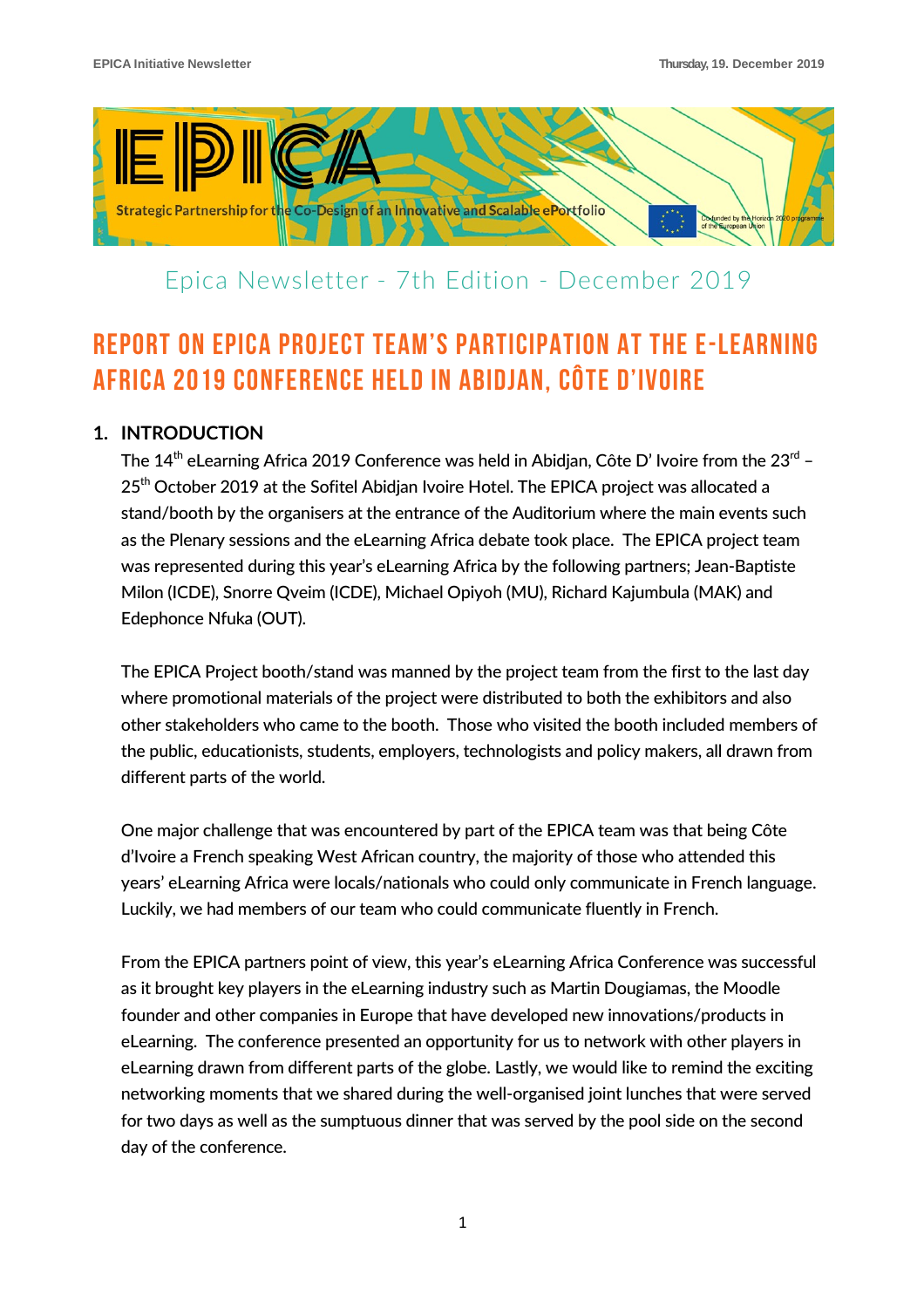

**EPICA Booth at eLearning Africa 2019 in Abidjan** 

### **2. EPICA SESSION**

The EPICA Session was scheduled for Friday, 25th October, 2019 at 2.00pm and was well attended by different stakeholders. Key people among the stakeholders were some members from African Universities in Uganda, Tanzania and Côte d'Ivoire. The EPICA Session was organised in three parts; first, a presentation of the EPICA project to the stakeholders; second, a walkthrough of the ePortfolio System with a practical demo that showed the ePortfolio's main features and lastly a practical group session that led to highly interesting conclusions.

### **2.1 Presentation of EPICA Project – 20 minutes**

The following items were presented:

- 1. Introduction
- 2. E-Portfolio Overview
	- i. University/Teacher Perspective
	- ii. Student Perspective
	- iii. Employer Perspective
- 3. E-Portfolio Integration with LMS at the Implementing Universities
- 4. Conclusion

### **2.2 Open Plenary – 50 minutes**

- 1. Demo of the ePortfolio 15min.
- 2. Questions/Responses 15min.
- 3. Group Activity/Presentation/Discussion 20min.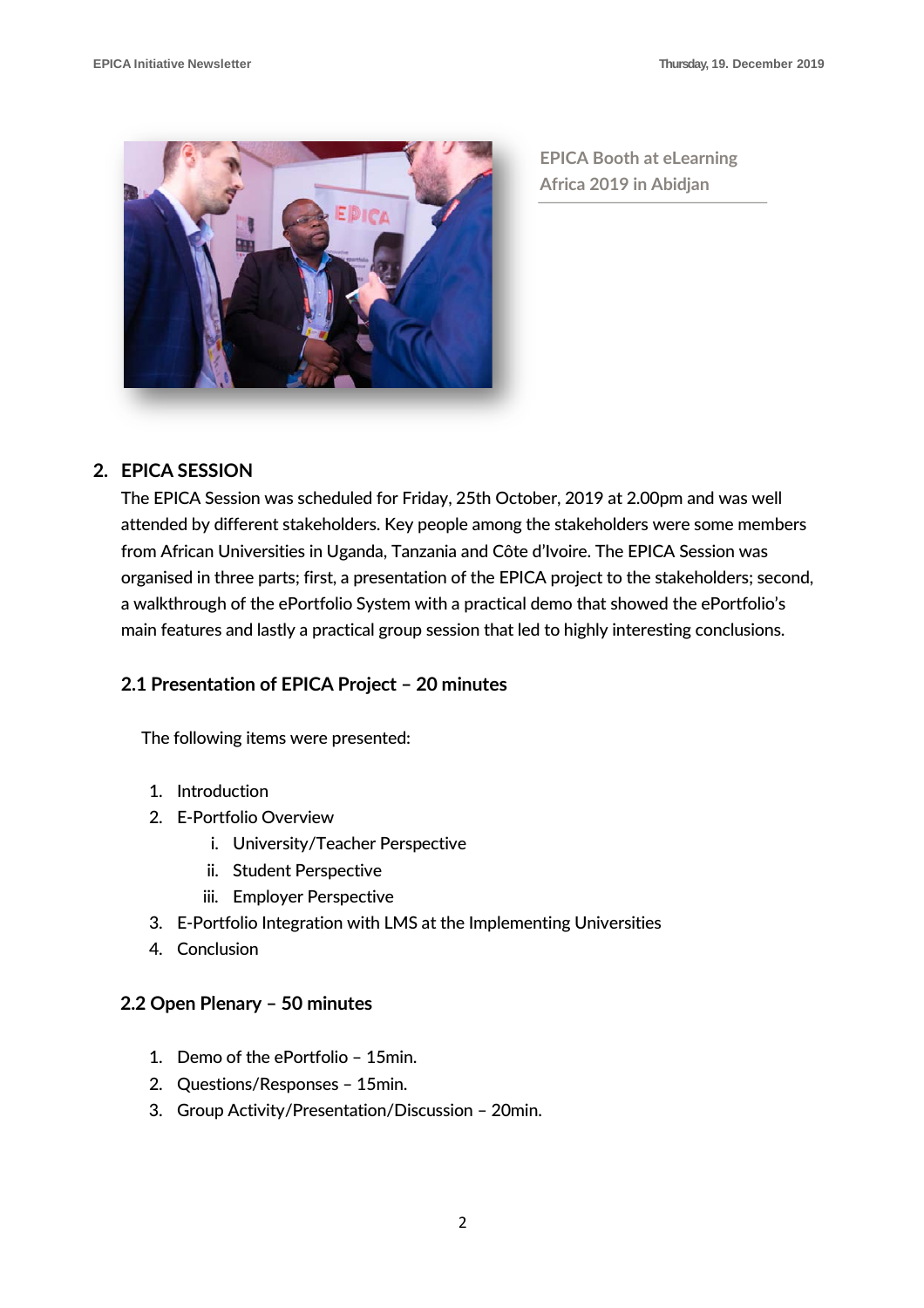### **3. CONCLUSION**

The EPICA project session was rated the best of the conference by many participants, thanks to the team work and collaboration amongst the various partners during the conference. I wish to thank the eLearning Conference organisers for their support that made it possible for us to attend and participate in this year's eLearning Africa conference. I look forward to participating in next years' conference.



**EPICA Booth at eLearning Africa 2019 in Abidjan** 

# EPICA AT ICDE WORLD CONFERENCE

*By: Jean-Baptiste Milon*

## **1. INTRODUCTION**

The EPICA Project was presented at the 28<sup>th</sup> ICDE World Conference held in November 2019 in Dublin, Ireland.

The 28<sup>th</sup> ICDE World Conference on Online Learning in Dublin is one of the largest and most prestigious international conferences in the area. The conference theme of "Transforming Lives and Societies" anchors the growth of new models of open, online and digital learning in a number of big questions and the wider context of the Sustainable Development Goals. It aims to explore many of the contemporary problems and opportunities facing today's educators in the globally connected digital-era. The organising team was the National Institute for Digital Learning (NIDL) at Dublin City University (DCU).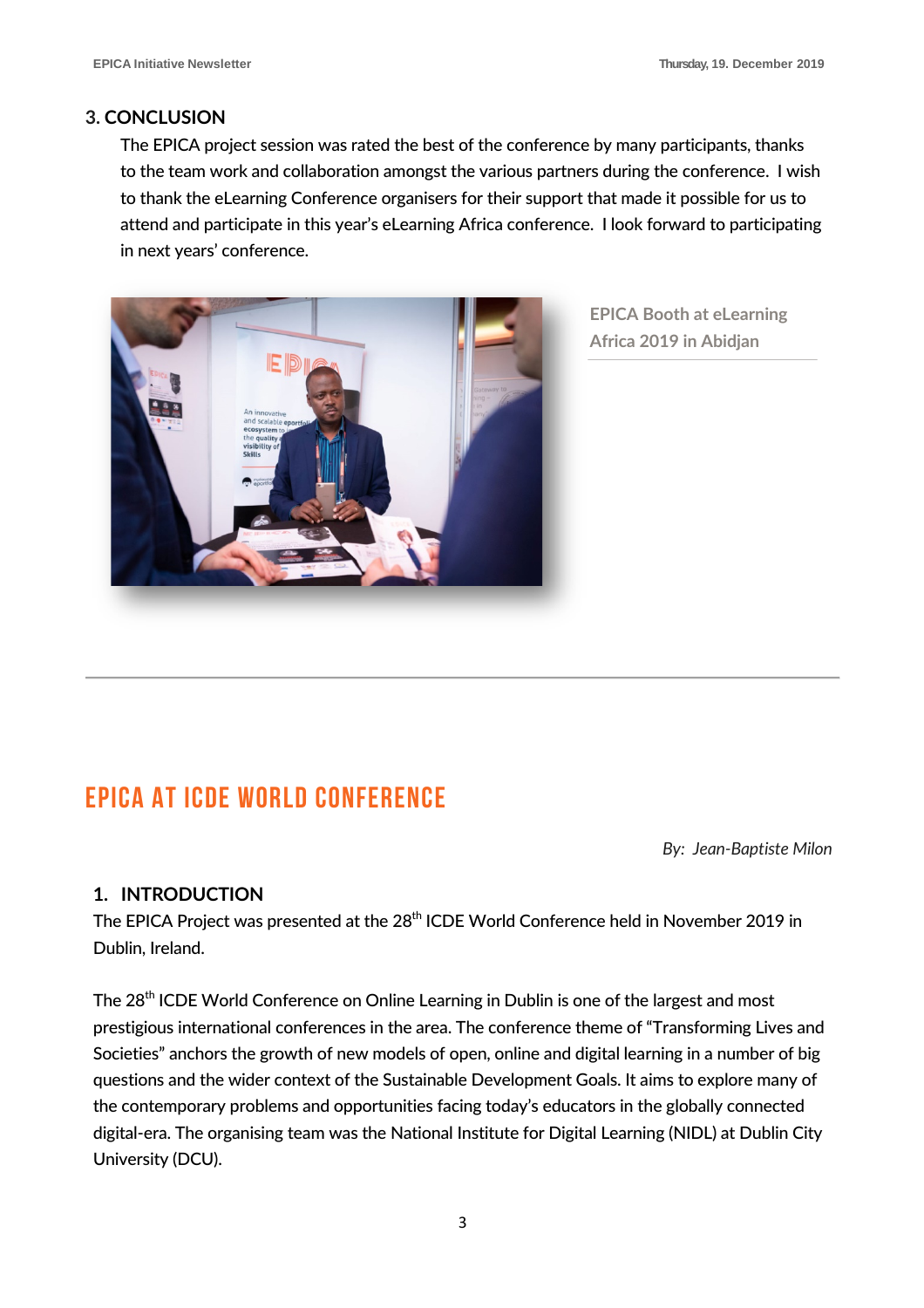

**EPICA at ICDE World Conference 2019 in Dublin**

## **2. EPICA Engagement**

A Poster designed by the MyDocumenta Team (Dr. Andrea Contino) was presented at the poster session. The poster provided an overview of the EPICA Eportfolio ecosystem and the interactions between the Administrator, the Teachers, the Students and the Employers.



**EPICA Eportfolio Ecosystem Poster**

This international conference was also the opportunity for the EPICA Consortium represented by ICWE (Mrs. Rebecca Stromeyer) and ICDE (Mr. Jean-Baptiste Milon & Mr. Snorre Qveim-Leikanger) to engage all partner institutions and potential funding bodies and raise awareness on the sustainability needs of the EPICA Eportfolio. As private Sub-Saharan universities base their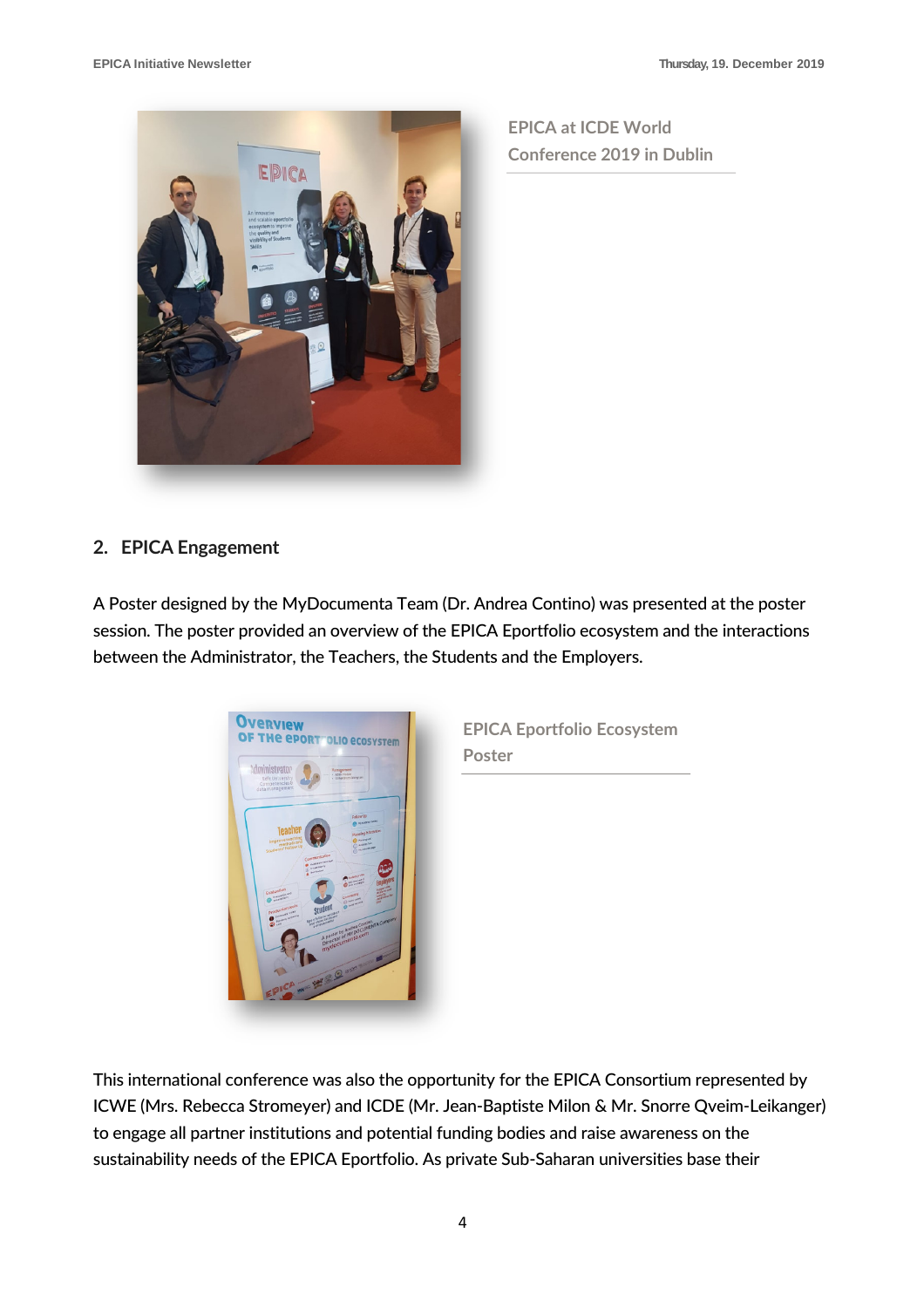sustainability model in revenues from donors, and, public ones from governmental public procurement, EPICA aims to engage key actors for a strong and stable eportfolio demand through public and donor procurement of innovation for HEI institutions. In that way, EPICA is establishing liaisons with the public sector and donors and attempts to create a framework that would facilitate the assessment and adoption of the ePortfolio in Sub-Saharan states and Pan-African institutions.



# EPICA AT OEB 2019, THE GLOBAL LEADING CONFERENCE & EXHIBITION ON TECHNOLOGY-SUPPORTED LEARNING AND TRAINING

On Friday November 29th, the EPICA Initiative had the opportunity to be presented at OEB Global & Learning Technologies Conference in Berlin. It was a real privilege to have the chance to present the last developments of EPICA to such a high-level expert audience.

The project was presented by Rebecca Stromeyer, CEO of ICWE and Founder of eLearning Africa, Germany.

In a highly interactive session specifically dedicated to the EPICA project and after almost 2 years since the start of the project, the session had a short introduction about the specific goals of the project and the work developed in the past months, but there was also a chance to make a short demo on how the EPICA ePortfolio actually works, as it is actually ready for the Pilot phase that is already being implemented in the African universities.

The session had an amazing input from all participants who gave instant feedback on all issues that were addressed. Especially interesting for participants were all aspects related with the visibility of competences that the ePortfolio includes as a major innovative feature compared to other existing tools. a real privilege to have the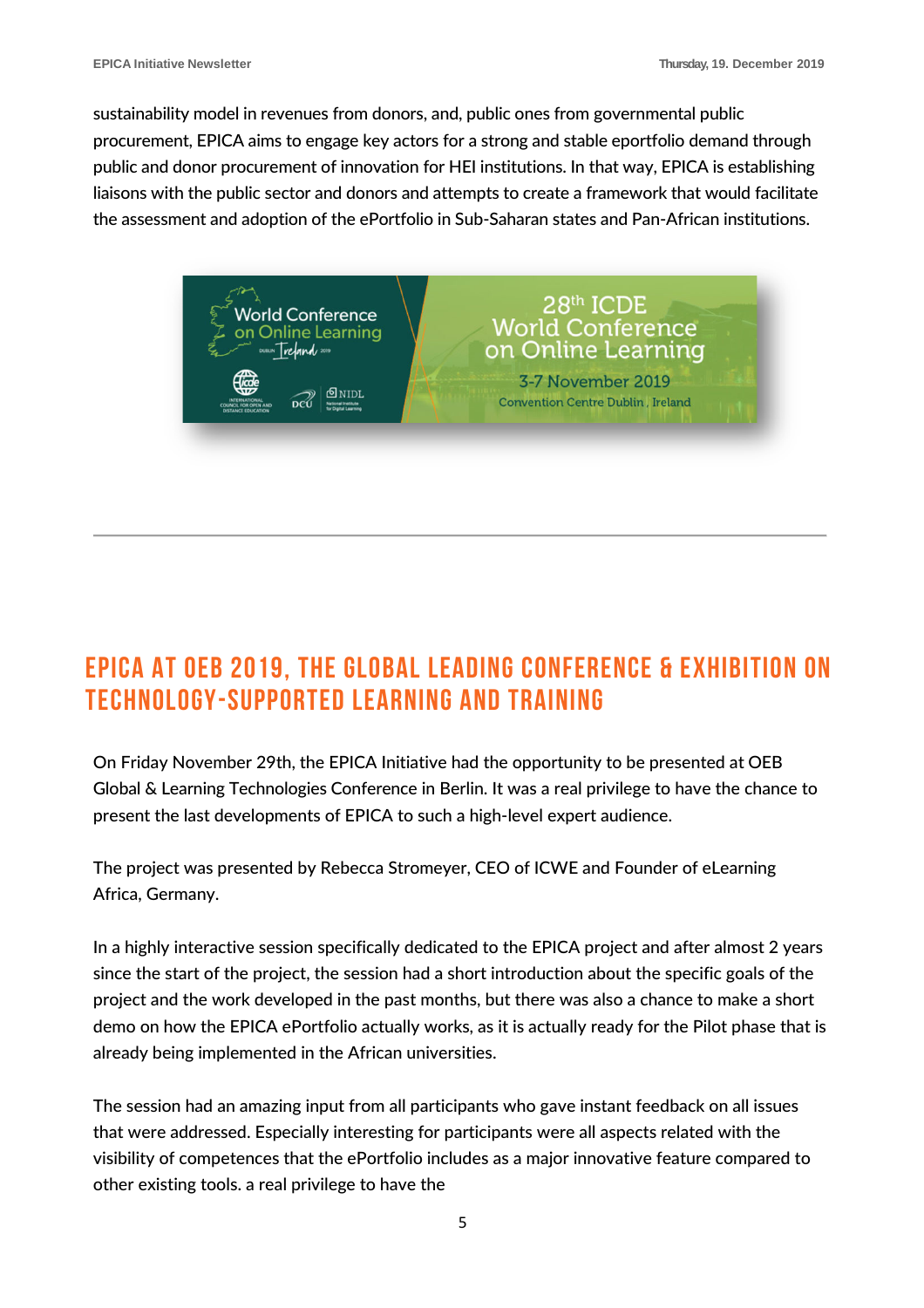Another interesting aspect to highlight was the interest of participants to get access to the EPICA ePortfolio once it is market ready, so different exploitation options were suggested during the session as potential options to become future users of it.

Participants of the session came from both European and African institutions and it was especially remarkable the participation of a delegate from LinkedIn Europe who made highly valuable suggestions and was highly impressed by the outcomes made so far by the EPICA Initiative.

| Programme - Friday                                                                                                                                                                                         |                                                                                                                         |                                                     | <b>Click</b> for details of the<br>session |
|------------------------------------------------------------------------------------------------------------------------------------------------------------------------------------------------------------|-------------------------------------------------------------------------------------------------------------------------|-----------------------------------------------------|--------------------------------------------|
| Winese<br><b>Knowledge Factory:</b><br><b>WA UTT</b><br>Gerd Christian Krizek &<br>Stefan Beck & Stefanie<br>U Data<br>Lietze, University of<br><b>Annied Sciences</b><br><b>Technikum Vienna, Austria</b> | SKL259 @Bishop<br><b>EPICA Initiative:</b><br>ePortfolio for Skills<br>Recognition<br>O Certification:<br>Employability | Panel<br>Rebecca Stromeyer,<br>Founder of eLearning |                                            |
| <b>Parent</b><br>Andreas Bonven, Dania<br>Casery, Denmark                                                                                                                                                  | TFM260 @ Köpenick  <br>Shaping the E.L.                                                                                 | Boardroom N                                         |                                            |

We would like to thank the OEB organisers, as well as all the participants who made our presence on behalf of EPICA such a valuable delight for us and the project as a whole.

# E-Portfolios as an E-Assessment Method in MOOCs. Insights from the Open Virtual Mobility Project.

*By: Ilona Buchem Coordinator of the Open Virtual Mobility Erasmus+ Strategic Partnership. Professor for Media and Communication at Beuth University of Applied Sciences Berlin, Germany*.

Several concepts, tools and technologies have been used in online courses to assess learning outcomes. Assessment in Massive Open Online Courses (MOOCs) has focused on supporting learning and achievement, and has included assessment aimed at course completion, tracking learner behaviour and predicting learning outcomes as well as certification of specific skills and knowledge gained from a MOOC (Chauhan, 2014). MOOCs usually apply automated forms of eassessment, mostly based on multiple choice questions. Alternative forms of assessment such as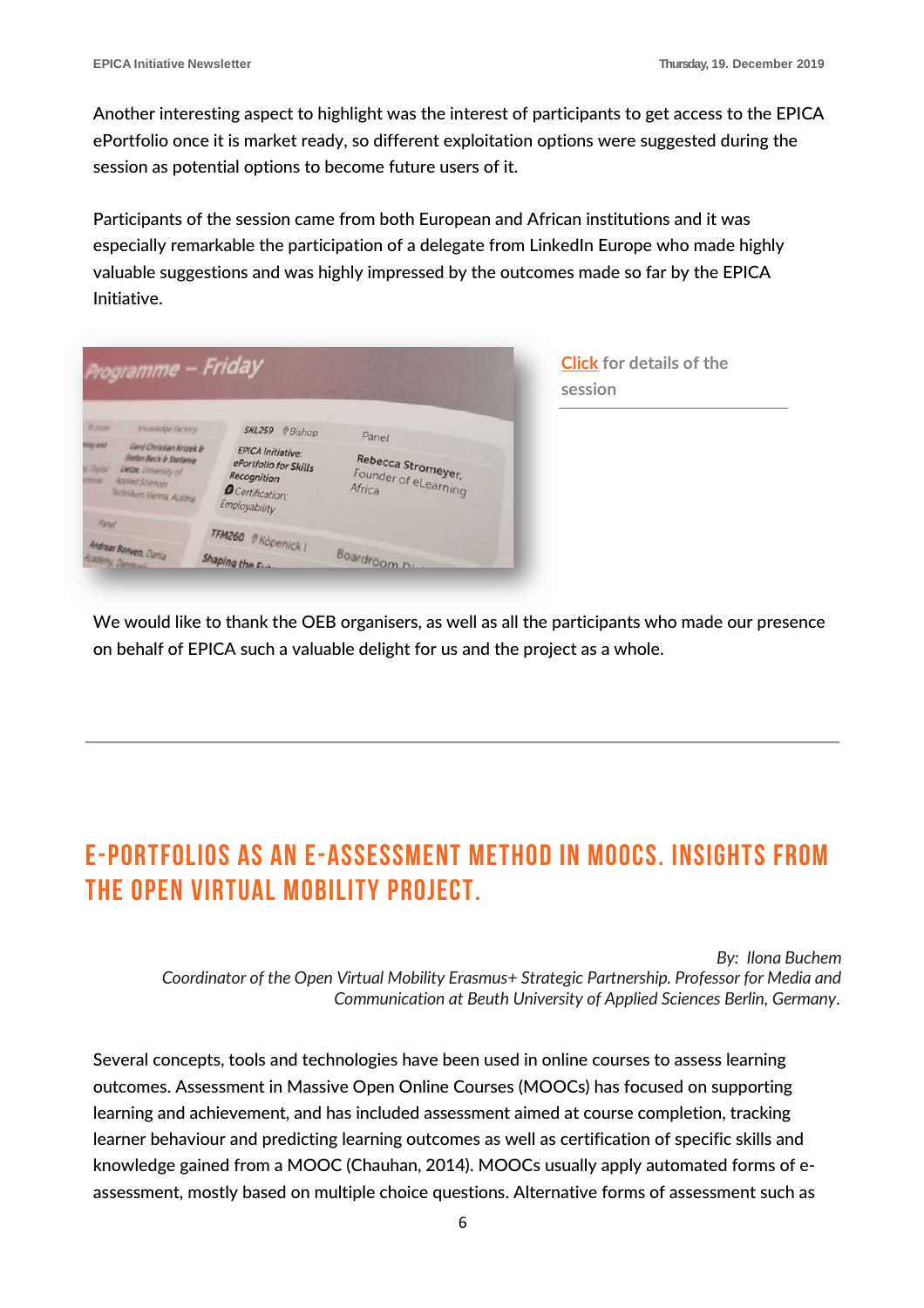peer assessment are mostly found in MOOCs, such as cMOOCs, which aim to enhance the interaction between learners (Sánchez-Vera & Prendes-Espinosa, 2015). In fact, peer-assessment has been seen as a remedy for the broadcasting mode of MOOCs, especially xMOOCs (Suen, 2014). However, there are only a few examples for e-portfolios being used as an e-assessment method in MOOCs. For example, Chen (2017) describes the integration of e-portfolios to support formative assessment with MOOCs in context of English for Special Purposes (ESP). One of the key potentials of using e-portfolios in MOOCs is the support of formative assessment, documentation of learner progress, provision of peer-assessment and enhancement of learner autonomy (Chen, 2017).

In the European strategic partnership Open Virtual Mobility, funded under the Erasmus+ Programme of the European Commission for the period of 2017 to 2020, we have been working on integrating e-portfolio methods and tools into MOOC design and meaningfully combining eportfolio with other forms of e-assessment.



The strategic partnership Open Virtual Mobility, is dedicated to creating accessible opportunities for achievement of virtual mobility skills of teachers and students in higher education. The aim is to ensure higher uptake of virtual mobility by supporting higher education institutions, educators and students in acquiring, assessing and recognising their key competencies needed to successfully design, implement and/or participate in virtual mobility.

The OpenVM project addresses the need of enhancing awareness about virtual mobility and creating accessible opportunities for developing skills needed for participation in virtual mobility. These aims are based on practical observations of the nine partner organisations in higher education participating in the project, which show that the possibilities and the competencies, needed for virtual mobility still remain unknown to many educators and students in higher education in Europe.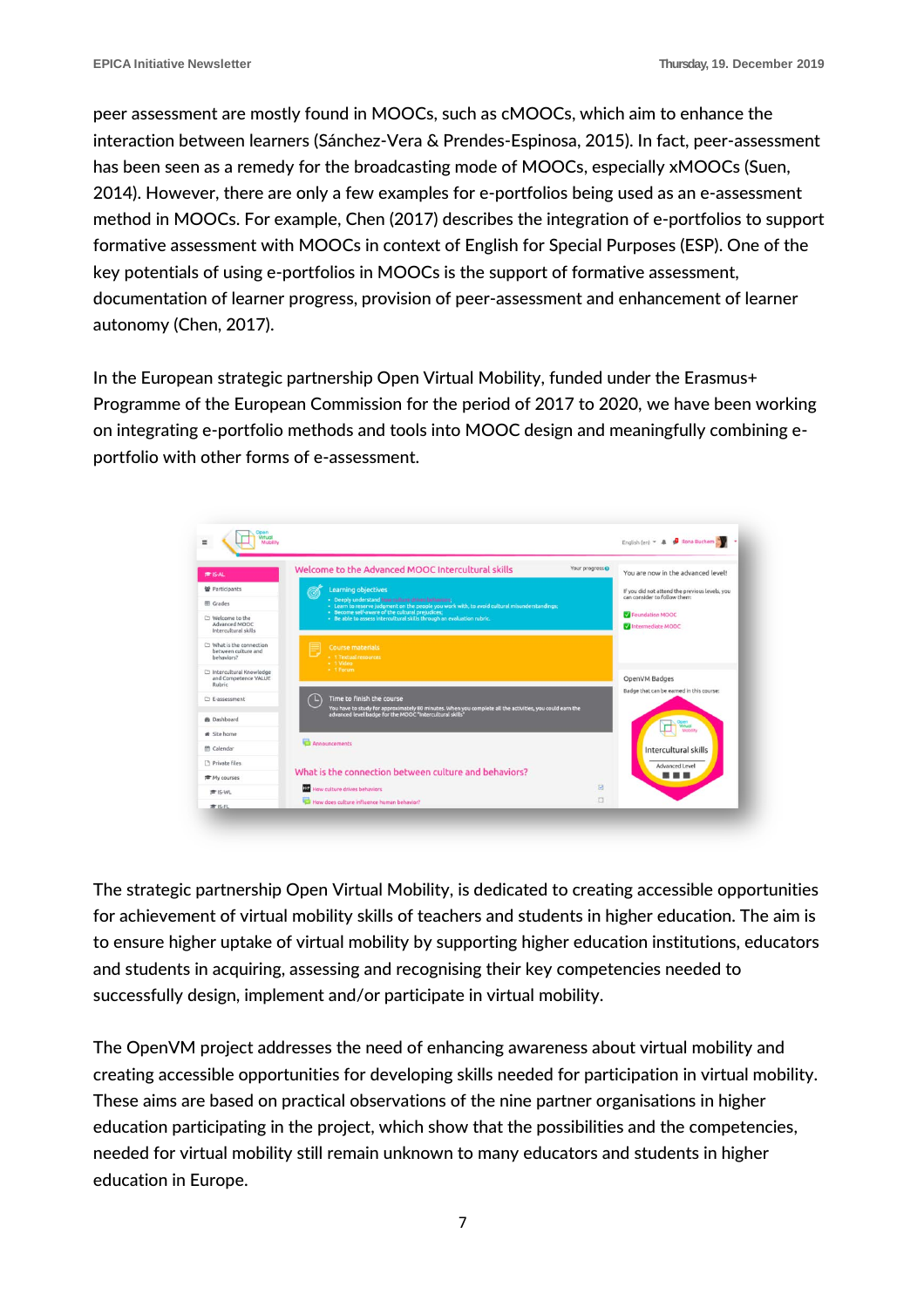#### INFOBOX:

What is virtual mobility?

The European Commission defines virtual mobility in the following manner:

"a set of activities supported by Information and Communication Technologies, including e-learning, that realize or facilitate international, collaborative experiences in a context of teaching, training or learning." (European Commission, Erasmus + Programme Guide, 2019, p. 327).

One of the key outcomes of the Open Virtual Mobility project is the Open Virtual Mobility Learning Hub (OpenVM Learning Hub) $^1$ , which is an online learning environment for the development, assessment and recognition of virtual mobility skills in higher education.

The OpenVM Learning Hub hosts a set of eight mini-MOOCs, each dedicated to one of the eight competency areas needed for successful engagement in virtual mobility. These competency areas have been identified in the OpenVM project through the Group Concept Mapping Study $^2$ , which resulted in clustering of competencies into main groups with sub-competencies. All OpenVM MOOCs are designed as mini-MOOCs. Mini-MOOCs are smaller, shorter, and cover less content and fewer skills than traditional MOOCs. The series of eight mini-MOOCs aims to facilitate justin-time and on-the-go learning.

### INFOBOX:

Which competency areas and mini-MOOCs are supported by the Open Virtual Mobility Learning Hub?

Learners in the Open Virtual Mobility Learning Hub can develop competencies in the following eight competency areas:

- 1. Media and digital literacy
- 2. Active self-regulated learning skills
- 3. Autonomy-driven learning
- 4. Networked learning
- 5. Intercultural skills and attitude
- 6. Interactive and collaborative learning in an authentic international environment
- 7. Open-mindedness
- 8. Open virtual mobility knowledge

In each mini-MOOC the learner can study at one of three levels: Foundations, Intermediate and Advanced.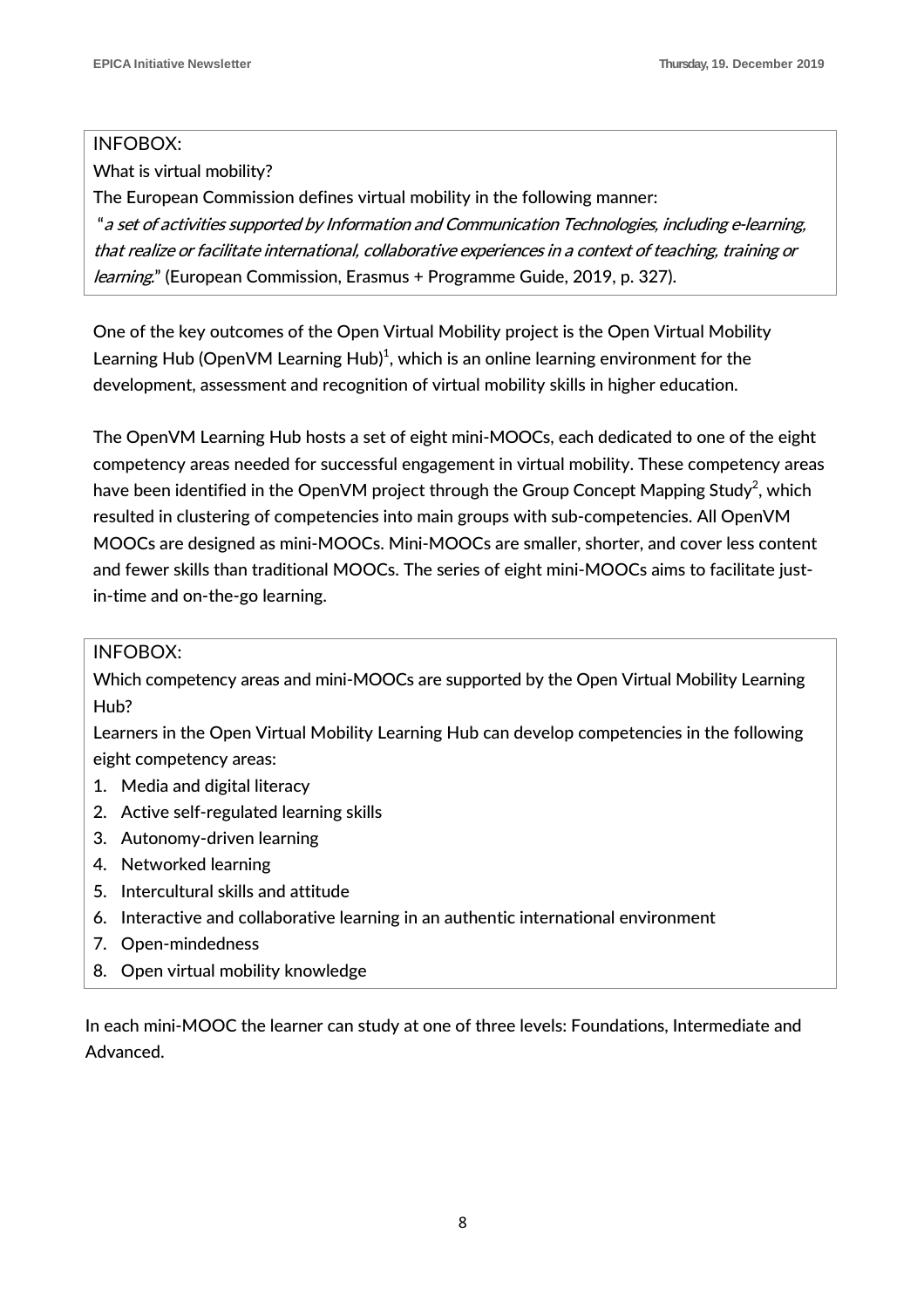

With each mini-MOOC broken down into three levels, learning pathways can be designed by individual learners depending on their initial and intended competency levels. All mini-MOOCs contain different forms of e-assessment depending on learning objectives and competency levels.

Learners in all OpenVM mini-MOOCs have a number of opportunities to assess their virtual mobility competencies, including automatic self-assessments and human-supported evidencebased assessments. The e-assessment of virtual mobility skills also includes diagnostic, formative and summative assessments.

To assess the initial level of a given skill, each mini-MOOC starts with a pre-assessment of competencies in a given competency area. Based on the results of the pre-assessment, one of the three levels is proposed to the learner, who can decide to follow a recommended pathway.

In this way learners can study in a flexible, modular manner in accordance with their own interests, needs and preferences.

Summative assessment in OpenVM mini-MOOCs is combined with the OpenVM Badges $^3$ , i.e. digital credentials based on the Open Badge standard, which are issued as part of the project summative e-assessments.

E-portfolio assessment combined with peer-reviews performed by learners in a given MOOC is available only at the Advanced Level in a given mini-MOOC. In this way learners progress in the complexity of e-assessment along with the progression in competency development.

9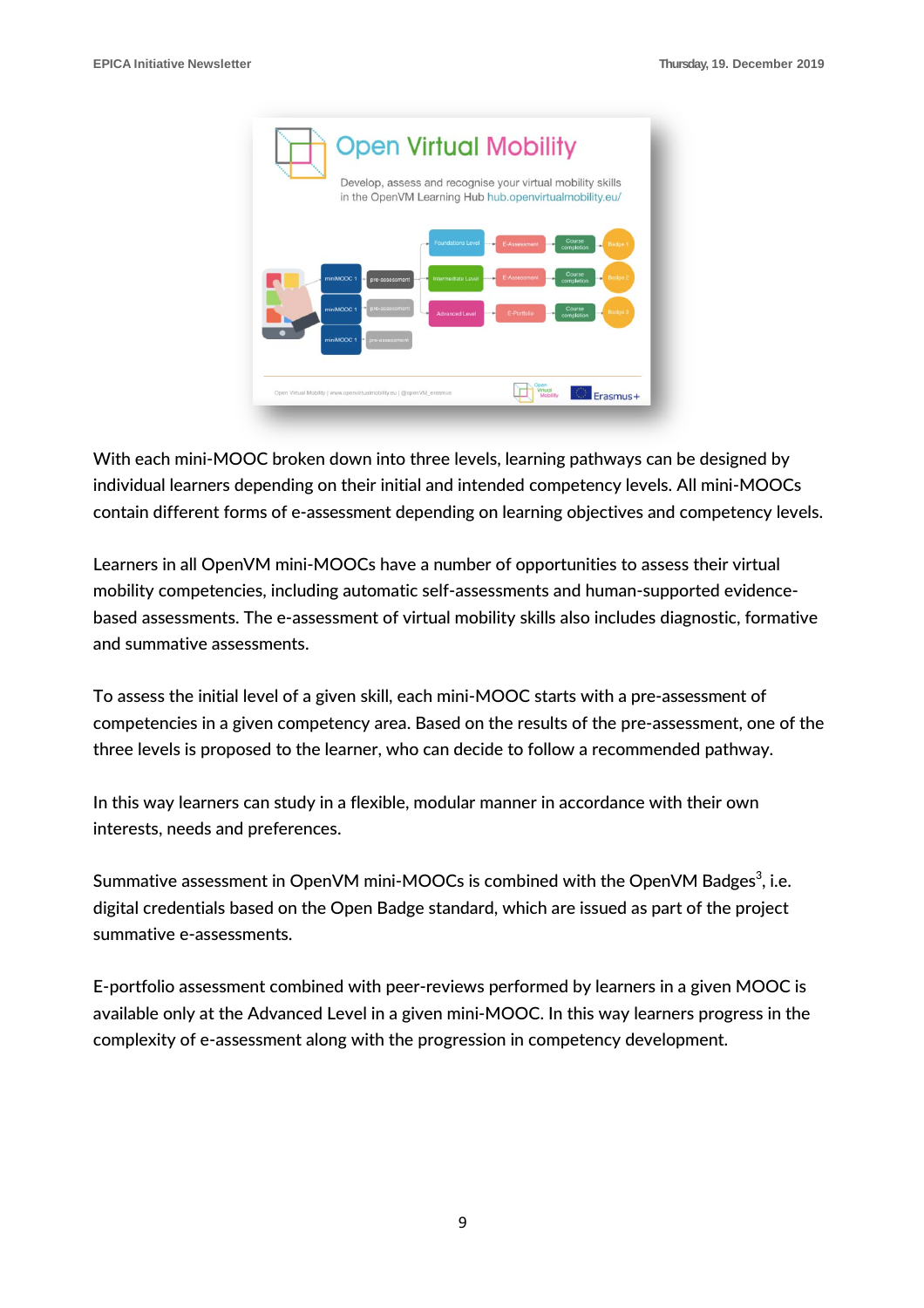| loen<br>Virtual<br>Ξ<br>Mobility                              |                                                                                                                                                                                                                                                                                                                                                                                                                                                                                                                                                                                                                                                                                                                 |   | <b>B</b> Ilona Buchem<br>English (en) $\tau$ $\triangle$                                                                       |  |  |
|---------------------------------------------------------------|-----------------------------------------------------------------------------------------------------------------------------------------------------------------------------------------------------------------------------------------------------------------------------------------------------------------------------------------------------------------------------------------------------------------------------------------------------------------------------------------------------------------------------------------------------------------------------------------------------------------------------------------------------------------------------------------------------------------|---|--------------------------------------------------------------------------------------------------------------------------------|--|--|
| <b>E</b> IS-AL                                                | E-assessment                                                                                                                                                                                                                                                                                                                                                                                                                                                                                                                                                                                                                                                                                                    |   | $\overline{c}$<br>3<br>6<br>$\overline{9}$<br>10<br>12 13 14 15<br>19 20 21 22<br>16<br>17<br>18<br>23<br>24<br>25 26 27 28 29 |  |  |
| <b>营</b> Participants                                         | <sup>8</sup> E-portfolio - video tutorial                                                                                                                                                                                                                                                                                                                                                                                                                                                                                                                                                                                                                                                                       | Ġ | 30<br>31                                                                                                                       |  |  |
| <b>ED</b> Grades                                              | E-portfolio - pdf tutorial                                                                                                                                                                                                                                                                                                                                                                                                                                                                                                                                                                                                                                                                                      |   | <b>A</b> Hide global events                                                                                                    |  |  |
| Welcome to the<br>Advanced MOOC<br>Intercultural skills       | <sup>2</sup> Peer-assessment - video tutorial<br>Peer-assessment - pdf tutorial                                                                                                                                                                                                                                                                                                                                                                                                                                                                                                                                                                                                                                 | □ | & Hide category events<br><b>III</b> Hide course events<br>Hide group events                                                   |  |  |
| U What is the connection<br>between culture and<br>behaviors? | A Hide user events<br><b>W</b><br>Peer Assessment activity<br>This activity is a peer assessment.<br>To participate, take the following steps:<br>First you will have to provide the URL addresses of the pages of your e-portfolio that you<br>created in the e-portfolio activity. (remember to check you e-portfolio is shared with<br>registered users)<br>In the second step you will have to evaluate the work of two of your peers. You will have at<br>your disposal a grid to help you evaluate and give them a score.<br>Your work will therefore also be rated by two of your peers, and your final score will be<br>composed of the average of these two scores and the quality of your evaluation. |   |                                                                                                                                |  |  |
| □ Intercultural Knowledge<br>and Competence VALUE<br>Rubric   |                                                                                                                                                                                                                                                                                                                                                                                                                                                                                                                                                                                                                                                                                                                 |   |                                                                                                                                |  |  |
| E-assessment                                                  |                                                                                                                                                                                                                                                                                                                                                                                                                                                                                                                                                                                                                                                                                                                 |   |                                                                                                                                |  |  |
| <b>@</b> Dashboard                                            |                                                                                                                                                                                                                                                                                                                                                                                                                                                                                                                                                                                                                                                                                                                 |   |                                                                                                                                |  |  |
| <b>#</b> Site home                                            | You will not receive your score until the evaluation phase is completed.                                                                                                                                                                                                                                                                                                                                                                                                                                                                                                                                                                                                                                        |   |                                                                                                                                |  |  |

The OpenVM Learning Hub is open for everyone to participate in the available MOOCs, all offered in English. We look forward to welcoming you in the OpenVM Learning Hub! If you want to explore more about this project, please contact with the author of this article, Ilona Buchem: buchem@beuth-hochschule.de

The EPICA Initiative is seeking to find synergies with other European projects that are working on the same topics, and through a collaborative dissemination we expect the outputs of both projects to enrich each other in the future.

#### **References**

Chauhan, A. (2014). Massive Open Online Courses (MOOCS): Emerging Trends in Assessment and Accreditation. Digital Education Review, (25), 7-18.

Chen, J. (2017). An e-Portfolio-based Model for the Application and Sharing of

College English ESP MOOCs. Higher Education Studies, 7(2). Retrieved from https://files.eric.ed.gov/fulltext/EJ1140505.pdf

European Commission (2019). Erasmus+ Programm Guide. Retrieved from https://ec.europa.eu/programmes/erasmus-plus/sites/erasmusplus2/files/erasmus-plusprogramme-guide-2019\_en\_0.pdf

Sánchez-Vera, M. del M., & Prendes-Espinosa, M. P. (2015). Beyond objective testing and peer assessment: alternative ways of assessment in MOOCs. RUSC. Universities and Knowledge Society Journal, 12(1), 119.

Suen, H. (2014). Peer assessment for Massive Open Online Courses (MOOCs).. International Review of Research in Open and Distance Learning. 15. 312 - 327. 10.19173/irrodl.v15i3.1680.